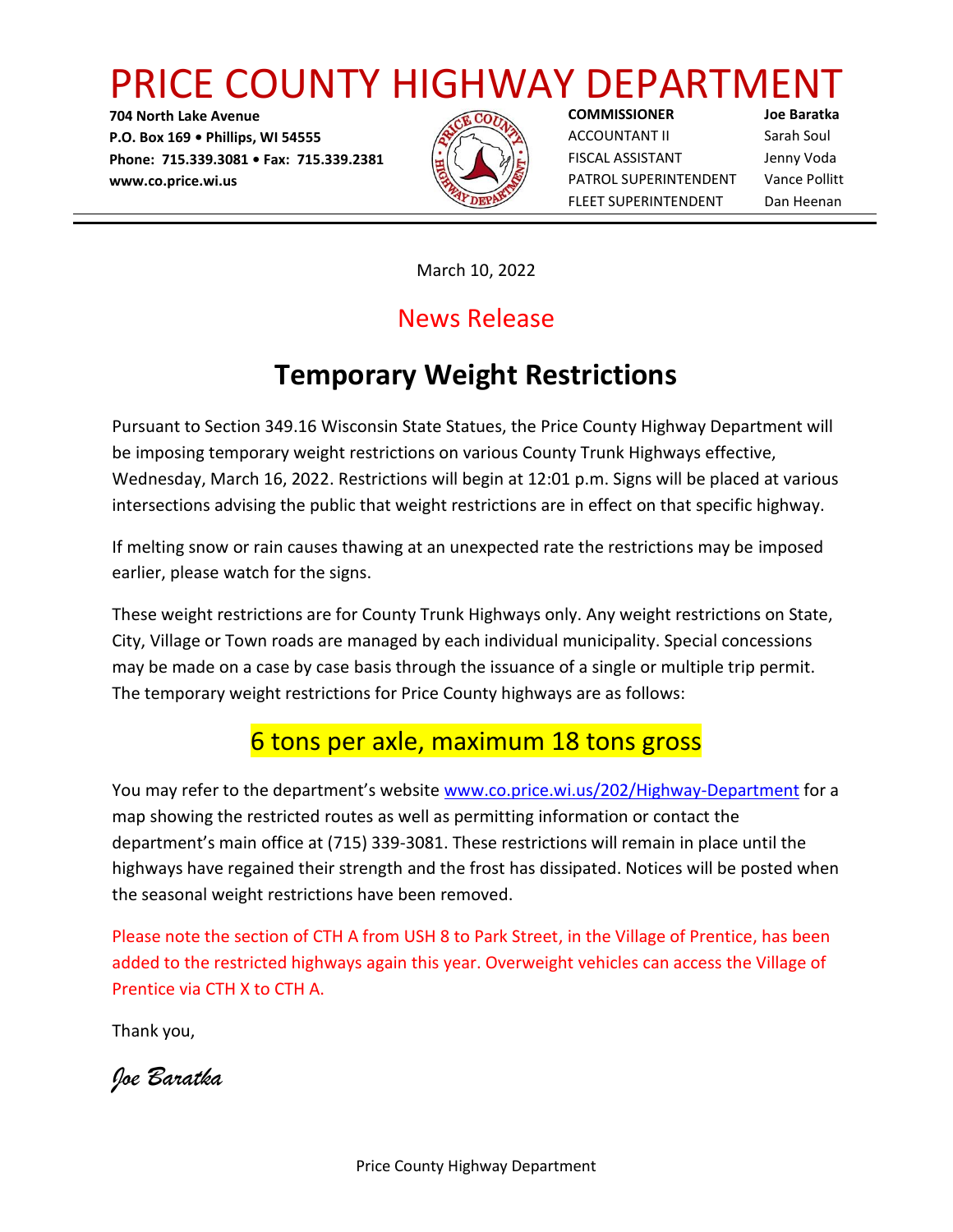### Price County Highway Department

Seasonal weight restrictions pursuant to State Statue 349.16

#### **The following County roads will be posted at 6 tons per axle, with a maximum gross weight limitation of 18 tons:**

|                  | $P^{\text{1}}$                                       |
|------------------|------------------------------------------------------|
| CTH E            | Tower Road to Sawyer County line                     |
| CTH <sub>B</sub> | All                                                  |
| CTH <sub>F</sub> | STH 70 to CTH S                                      |
| CTH H            | CTH D to Forest Lane                                 |
| CTH <sub>S</sub> | CTH F to CTH W                                       |
| <b>CTHW</b>      | Storms Road to Sawyer County line                    |
| CTH <sub>D</sub> | All                                                  |
| CTH A            | USH 8 to Park Street (Village of Prentice)           |
| CTH <sub>C</sub> | First Street to STH 86, STH 86 to Taylor County line |
| CTH <sub>I</sub> | Main Street to STH 13                                |
| CTH K            | All                                                  |
| CTH <sub>M</sub> | All                                                  |
| CTH <sub>O</sub> | All                                                  |
| <b>CTHN</b>      | Lawrence Street to Taylor County line                |
| CTH J            | STH 111 to USH 8                                     |
| <b>CTH YY</b>    | STH 86 to STH 102, CTH 102 to CTH C, STH 86 to USH 8 |
| CTH RR           | All                                                  |

#### **The following County roads are open to maximum 80,000 lb. legal loads:**

- CTH C CTH A to Fir Street (Village of Prentice)
- CTH G All (Village of Ogema)
- CTH A USH 8 to STH 13 and Park Street to STH 13 (Village of Prentice)
- CTH X All (Village of Prentice)
- CTH I USH 8 to Main Street (Village of Catawba)
- CTH N USH 8 to Lawrence Street (Village of Keenan)
- CTH J USH 8 to CTH N (Village of Keenan)
- CTH H STH 13 to Forest Lane (Phillips)
- CTH W STH 13 to East Wilson Flowage Road (Phillips)
- CTH F STH 13 to CTH S (Phillips)
- CTH E STH 13 to CTH B (Park falls)

Permits are available on a case by case basis by contacting the office of the Price County Highway Commissioner or online at [www.co.price.wi.us/202/highway-department](http://www.co.price.wi.us/202/highway-department) . Price County offers no blanket exemptions except those specifically referred to in State Statue.

**Price County Highway Department PO Box 169 704 North Lake Avenue Phillips, WI 544555 (715) 339-3081**